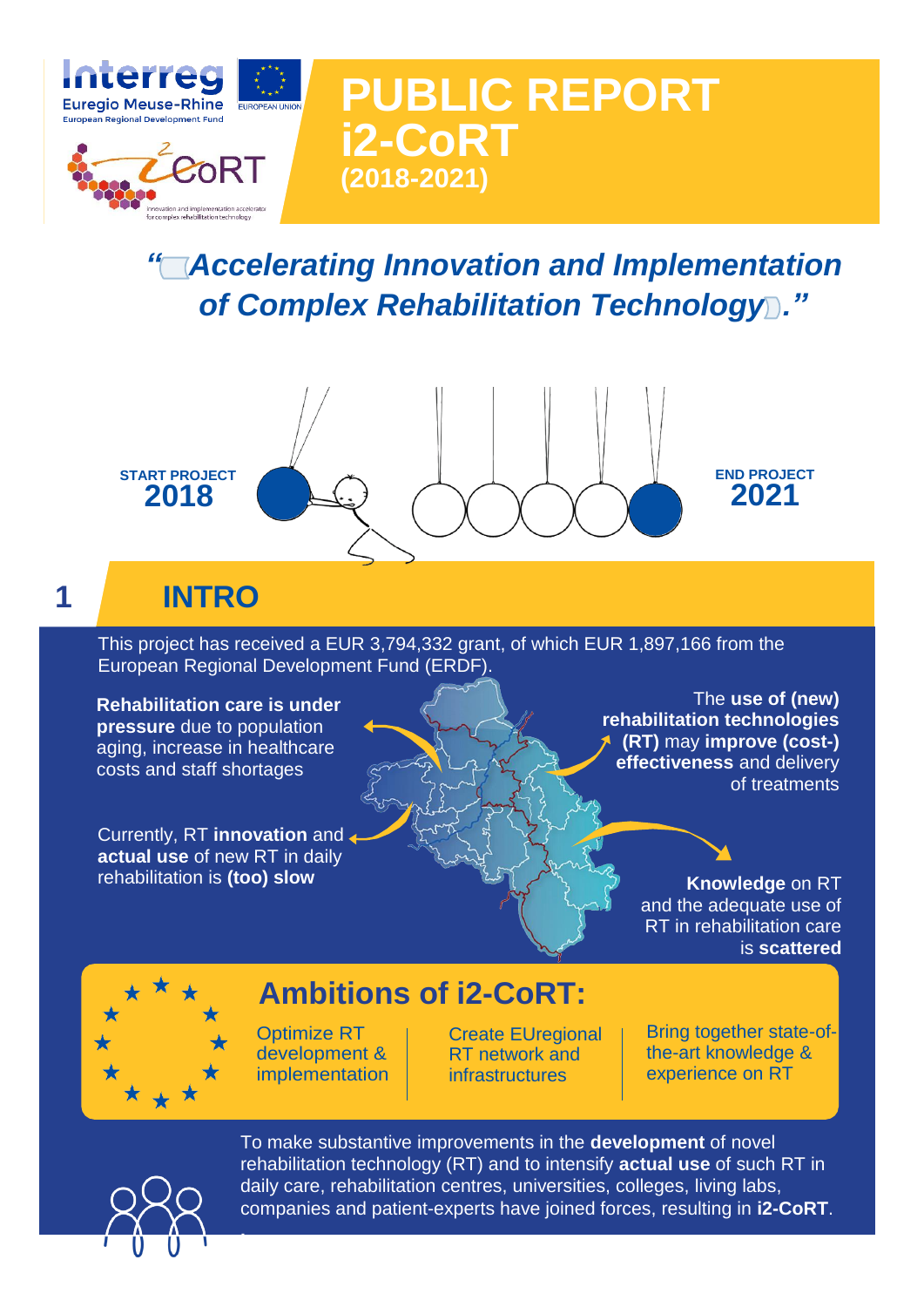# **2 OUR ROUTE TO RESULTS: 18 work packages**



# **Develop 3 clinical testing centres for complex rehabilitation technology (RT)**

#### **WP-i1-WP-i3: Development of 3 new innovation-friendly infrastructures / test centres in the vicinity of a rehabilitation centre:**

- Adelante, Hoensbroek, NL
- Jessa Hospital, Herk-de-Stad, B
- University Medical Centre, Esneux, B These test centres will serve as:
- a platform for advice
- a source of information & expertise
- an inspiring environment near to clinical expertise for companies and knowledge centres to develop, test, investigate, show, validate new RT
- a location for multidisciplinary collaboration and co-creation
- an access point to an (inter-)national network of patients, healthcare institutes & professionals, students, universities, companies and other stakeholders

#### **WP1-WP4: Development of 'Standard Operations Procedures' (SOPs) within test centres on, among others:**

- quality assurance
- development & testing of RT
- ethical approval procedures how to stimulate active involvement of
- companies in RT (product) co-creation risk evaluation and CE mark processes
- implementation of RT products



### **Improve co-creation of new RT products and RTbased treatment**

#### **WP5-WP9: Development of new rehabilitation technologies and treatment concepts, i.e.:**

- a technology-assisted training protocol to improve arm skill performance in patients with a moderately to severely affected arm due to stroke. So-called 'remote handling technology' (popularly called 'robotics') is used to manipulate the sense of movement of the arm
- sensor-based technology to identify and assess arm-hand skill performance and to objectively measure the quality of arm-hand skill performance
- sensor technology and applications to prevent sitting and seating problems in wheelchair-bound people
- technical aids and concepts to assist training of complex (bimanual task oriented) skills in rehabilitation.
- innovative hand / wrist orthosis (splint) which actively supports the opening and closing of the fingers



### **Develop a network on RT, and enable** knowledge transfe **product valorisation, entrepreneurship**

#### **WP10-WP11: Development of plans for implementation and valorisation of:**

- the test centre concept:
- new technologies and RT training concepts designed in WP5-WP9

#### **WP12-WP13: Development of followup plans beyond i2-CoRT project:**

- business plans for continuation of test centres
- action plan for the continuation of the i2-CoRT network

#### **WP14: Plan for optimisation of business climate and stimulating entrepreneurship**

 policy papers on integrating each test centre into the regional business ecosystem

#### **WP-C: Communication, public awareness and information dissemination**

- i2-CoRT website
- a web portal for companies to contact the i2-CoRT network and partners
- social media activities
- i2-CoRT symposia
- scientific papers, workshops
- congress presentations, demos
- contributions to guidelines
- contributions to education curricula

# **RESULTS AND DELIVERABLES**

## **3 most important results**



**3**

# **<sup>\*</sup>\*\*\*</sup>\*** 1. Clinical test centres for rehabilitation technology (TC-RT):

Three collaborating EUregional TC-RTs have been set up; Standard Operation Procedures for all TC-RT processes have been developed, including a web portal for companies to contact / interact with the i2-CoRT network.



### **EUregional RT network:**

A cross-border RT knowledge network has been set up, aimed at attracting RT innovations, facilitating cooperation between EUregional partners and companies, combining complementary, trans-disciplinary expertise.



### **Novel RT concepts:**

Five novel technology-assisted rehabilitation training and evaluation concepts have been developed.

## **Supporting materials for raising awareness and provision of information**

- 1. i2-CoRT website for general public and a portal for companies
- 2. i2-CoRT executive summary and flyer